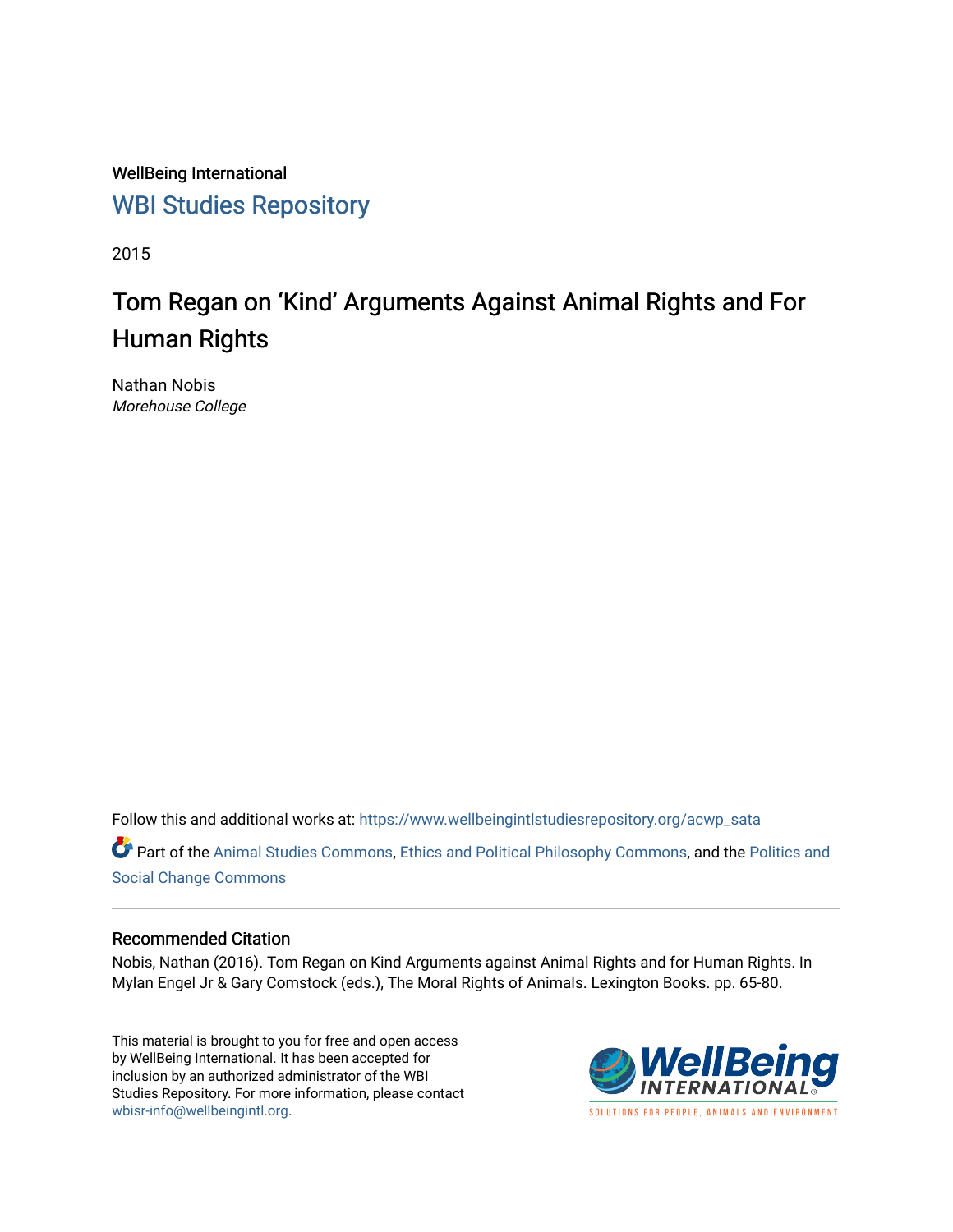## **Tom Regan on 'Kind' Arguments Against Animal Rights and For Human Rights**

Nathan Nobis Morehouse College, Atlanta, GA [nathan.nobis@gmail.com](mailto:nathan.nobis@gmail.com)  [www.NathanNobis.com](http://www.nathannobis.com/) 

#### 1/12/2014 2:10:42 PM; 7500 words

#### **Abstract:**

Tom Regan argues that human beings and some non-human animals have moral rights because they are "subjects of lives," that is, roughly, conscious, sentient beings with an experiential welfare. A prominent critic, Carl Cohen, objects: he argues that only moral agents have rights and so animals, since they are not moral agents, lack rights. An objection to Cohen's argument is that his theory of rights seems to imply that human beings who are not moral agents have no moral rights, but since these human beings have rights, his theory of rights is false, and so he fails to show that animals lack rights. Cohen responds that this objection fails because human beings who are not moral agents nevertheless are the "kind" of beings who are moral agents and so have rights, but animals are not that "kind" of being and so lack rights. Regan argues that Cohen's "kind" arguments fail: they fail to explain why human beings who are not moral agents have rights and they fail to show that animals lack rights. Since Cohen's "kind" arguments are influential, I review and critique Regan's objections. I offer suggestions for stronger responses to arguments like Cohen's.

| Ш. |  |
|----|--|
|    |  |
|    |  |
|    |  |
|    |  |

#### <span id="page-1-0"></span>**I. Introduction: "Kind" Arguments**

Tom Regan famously argues that some non-human animals have moral rights that make it prima facie wrong to eat, wear, or experiment on them or use them for other purposes that seriously harm them. Regan's moral hypothesis is that beings who are "subjects of lives," that is, roughly, conscious, sentient beings with experiential welfares, have a basic moral right to respectful treatment which supports, at least, moral rights to life and bodily integrity.

Regan's hypothesis concerning the basis of moral rights is supported, first, by its justifying the common view that a wide range of human beings have moral rights and, second, by its plausible explanation why human beings have rights or what makes them have rights: human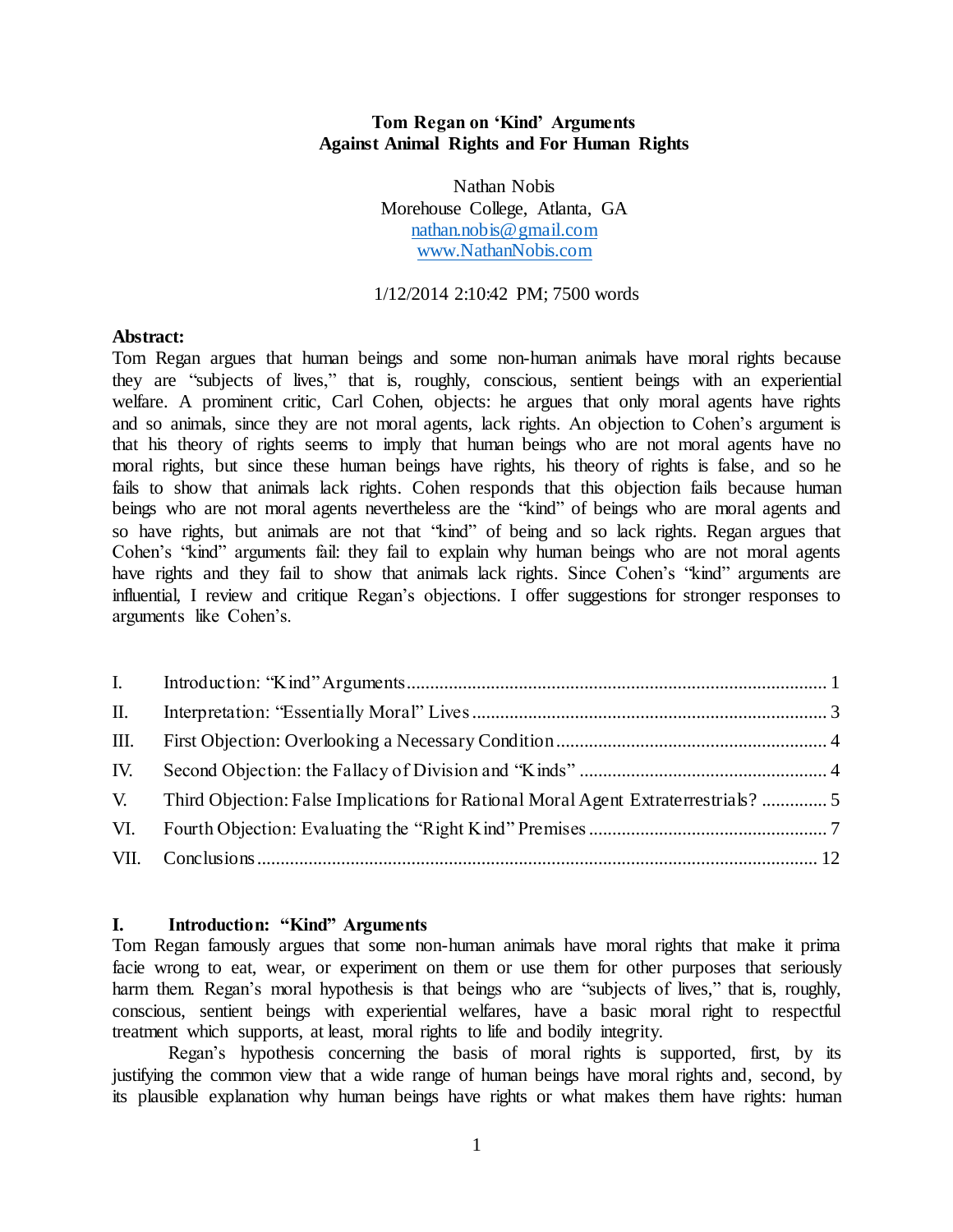beings have rights because they are conscious, sentient, psychologically unified beings whose lives can go better and worse for them, from their own point of view. This is true whether the individual human being is a genius or is mentally challenged, autonomous or dependent, accomplished or not. For human beings who have psychologies such that they can be harmed, that is, made worse off from their own point of view, basic moral rights make inflicting such harms prima facie morally wrong.

Regan's simple genius is to observe that many animals also have psychologies that make them subjects of lives and so the best explanation why human beings have rights applies to many animals: since human beings have moral rights because they are subjects of lives, then so do any animals who are subjects of lives. Thus, mammals and birds, perhaps vertebrates generally (and perhaps some invertebrates, if science reveals their mindedness) have basic moral rights. That is, unless there is good reason to believe otherwise. Is there?

One way to object to Regan's case for animal rights is to argue that nobody, including any human beings, has moral rights. This objection is not popular insofar as most people confidently believe, with good reason, that human beings have basic moral rights. Another way is to argue that no animals have psychologies that make them subjects of lives. This strategy, however, goes against the scientific current that supports belief that many animals have cognitive, emotional and social lives that are more sophisticated than anyone expected.

This leaves the strategy of arguing that Regan's theory of rights is mistaken. This objection is not that Regan is mistaken in thinking that human beings have rights, but that Regan does not correctly identify what it is about human beings that makes them have rights: human beings have rights but not because they are subjects of lives: human beings have rights because of some other property or properties they have, which animals do not have and so, although human beings have rights, animals do not.

Carl Cohen has repeatedly developed this objection to Regan's arguments.<sup>1</sup> Cohen appears to accept what might be called a moral-agency-based theory of rights: human beings have moral rights because they are moral agents, that is, they are able to think in moral terms, use moral concepts, make moral evaluations, and choose to act for moral reasons. Moral-agencybased theories of rights are variants on what might be called rationality-based theories of rights, since a sophisticated kind of rationality, which animals lack, is required for moral agency. Cohen argues that animals do not, indeed cannot, have rights because they are not moral agents. Cohen insists however, that non-rational human beings – babies, severely mentally and/or emotionally challenged individuals, the senile, and other non-rational human beings – nevertheless have moral rights on his theory, despite their lack of moral agency.

In both The Animal Rights Debate (2001) and Animal Rights, Human Wrongs: An Introduction to Moral Philosophy (2003), Regan interprets Cohen as offering this moral premise as a response to the charge that his theory implies that non-rational, non-moral-agent human beings lack rights:

<sup>&</sup>lt;sup>1</sup> See, among other writings, Carl Cohen's contribution to his and Regan's The Animal Rights Debate (Rowman and Littlefield, 2001 and his "The Case for the Use of Animals in Biomedical Research," New England Journal of Medicine 315: 865-870, October 2, 1986. Scott Wilson mentions Cohen in his "The Species-Norm Account of Moral Status," Between the Species: An Electronic Journal for the Study of Philosophy and Animals, 5 (2005) but does not discuss Cohen's arguments because, according to Wilson, Cohen "does not offer any argument for the claim that the moral status of a being depends on what is normal for her species [Wilson's interpretation of Cohen's relevant "kind"]; rather, he merely asserts that this is so" (p. 29, note 11).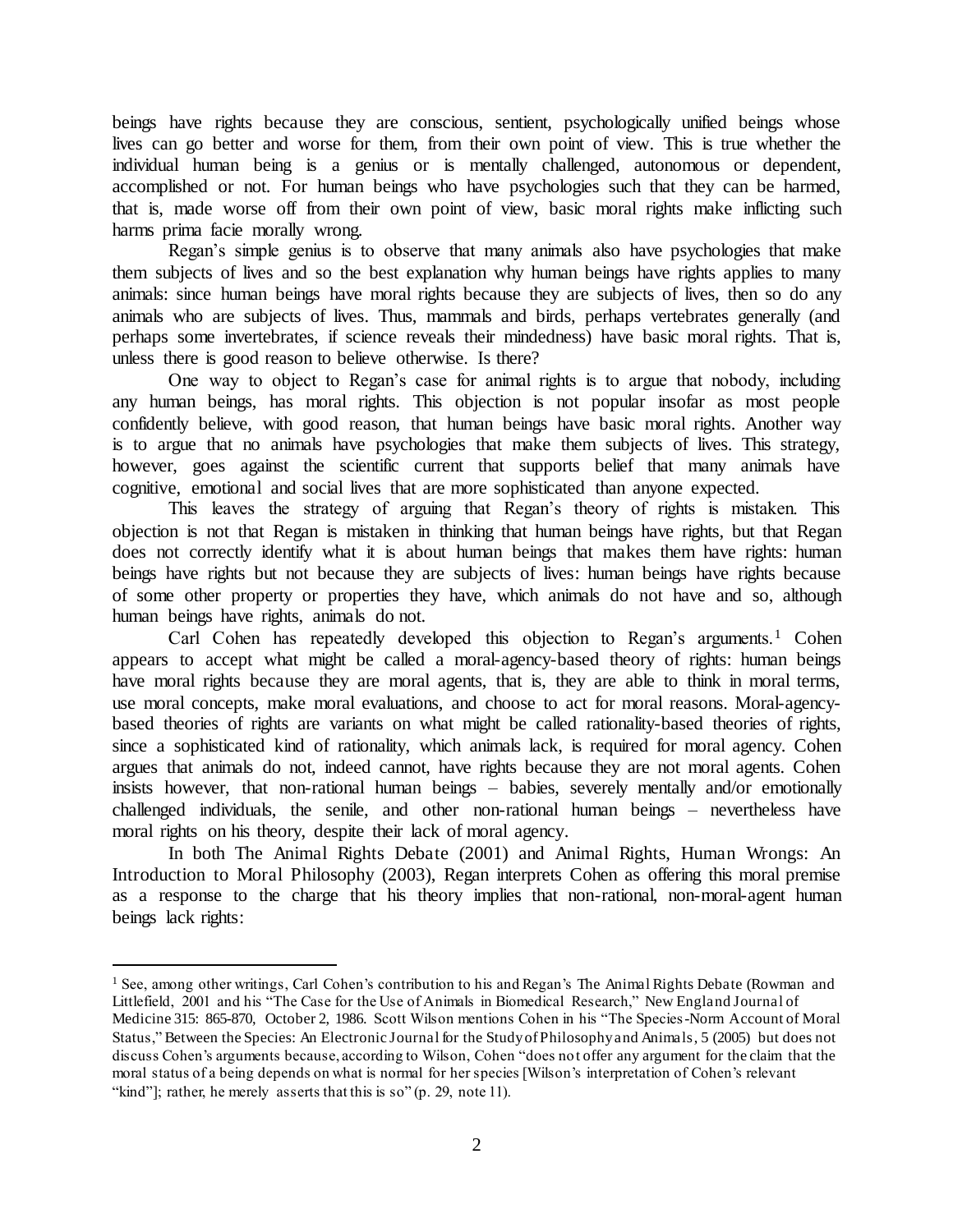"Individuals have rights, if and only if, they are the kind of being whose lives will be, have been or remain essentially moral."<sup>2</sup>

Call this the "right kind" premise. Combined with the claim that all human beings and no animals live lives that are "essentially moral," we have an argument that we can call the "kind argument" for the conclusions that all animals lack rights and all human beings have rights. Since these claims can be separated, we might see these as two "kind" arguments, one for human rights and another against animal rights.

 Regan argues that these "kind" arguments fail: they fail to show that animals lack moral rights and they fail to show why human beings have rights because the "right kind premise," shared by both arguments, is faulty. Here I review Regan's responses to these "kind" arguments, beginning with simpler objections and later discussing his most philosophically rich objections. Since these "kind" arguments are influential, it is important that these arguments be evaluated rigorously. I offer suggestions for where Regan's responses can be strengthened.

# <span id="page-3-0"></span>**II. Interpretation: "Essentially Moral" Lives**

Before discussing Regan's objections, the "kind" argument must be explained in greater detail. Recall that the "kind premise," according to Regan, states that "individuals have rights, if and only if, they are the kind of being whose lives will be, have been or remain essentially moral." Cohen does not explain what he means by a life being "essentially moral." Regan charitably offers these observations to help us understand:

"To exercise our moral capacities – to involve ourselves in moral deliberation and to take responsibility for our actions, for example – arguably is necessary if we are to live human lives. . . Moreover, in the case of infants who have the potential to exercise these capacities, it is undeniably true that, barring incapacitating injury or premature death, they will use these capacities in the future. And as for those who, though presently senile or comatose, once lived their lives as we live ours: they most certainly used these capacities in the past." 3

These observations help us understand the why we might think that human beings, or their lives, are "essentially moral": this is, arguably, a defining capacity for what it is to be a human being or live a "human life." This interpretation would support a common thought that a human baby, and even a seriously mentally disabled baby, is the kind of being that is an "essentially moral" being but that a pig is not an "essentially moral" kind of being, and neither is any other animal. To put it another way, this interpretation of what it is to be an "essentially moral" being supports thinking that a correct answer to the question, "What kind of beings live lives that are essentially moral?" is 'human beings' and that an answer 'chickens,' or any other animals, would be incorrect.

This interpretation supports Cohen's premises that all human beings, even those who are not moral agents, are this kind of being and that no animals are, which are essential to his kind arguments about animal and human rights. While Regan later challenges this way of understanding Cohen's claim, arguing that it is false that all human beings are "essentially

ı

<sup>&</sup>lt;sup>2</sup> The Animal Rights Debate, p. 277; Animal Rights, Human Wrongs, p.111.

<sup>3</sup> Animal Rights, Human Wrongs, p. 110.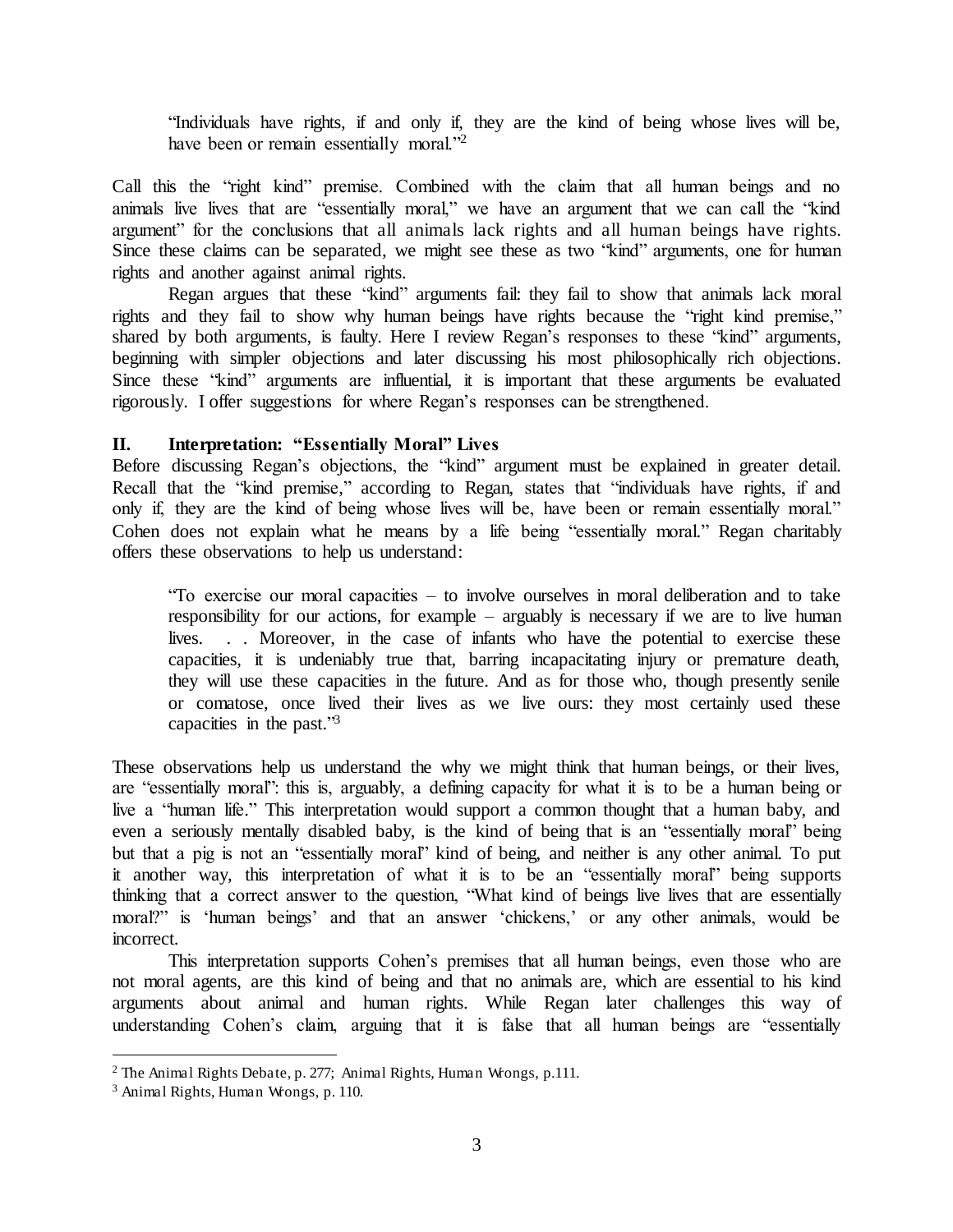moral," or have essentially moral lives, the first objection I discuss accepts this as true about human beings.

## <span id="page-4-0"></span>**III. First Objection: Overlooking a Necessary Condition**

Regan's first objection to Cohen's "right kind" premise is this:<sup>4</sup>

"Even if morality is essential to human but not to animal life, and even if all humans have rights because of this essential aspect of our being, it does not follow that only humans have rights."<sup>5</sup>

Unfortunately, this objection does not succeed because it does logically follow that only humans have rights from Cohen's right kind premise, if only humans have lives that are essentially moral. Regan appears to have misread the premise, thinking it states only a sufficient condition for rights, like this:

Individuals have rights **if** they are the kind of being whose lives will be, have been or remain essentially moral.

This premise would leave open the question of whether beings that are not "essentially moral' beings might have rights. But this isn't Cohen's premise, which offers sufficient and necessary conditions for having rights. So, Cohen's conclusion does follow from his premises, logically (which, of course, does not mean that his argument is sound or any of his premises or his conclusion true). This objection misfires.

# <span id="page-4-1"></span>**IV. Second Objection: the Fallacy of Division and "Kinds"**

A second objection Regan has to Cohen's "right kind" argument for human rights is directed at Cohen's premise that all human beings are the (or a) kind of being whose lives are "essentially moral." Regan argues that Cohen fails to show this, and so fails to demonstrate that non-rational, non-moral-agent human beings have rights.

Regan argues that, in making the claim that all human beings are the kind of beings are moral agents, Cohen commits something like the fallacy of division, which is to falsely attribute properties of groups or collections to each of the members of those groups: e.g., even though some car weighs a ton, it does not follow that each part of that car weighs a ton, even though a sports team can accomplish some task, it doesn't follow that each player alone can accomplish that task. Regan argues, analogously, that even if human beings, as a group or class, are "essentially moral," it does not follow that each individual human being is "essentially moral." He gives the example of anencephalic infants, babies with a brain stem but no brain, as human beings that are clearly not essentially moral, since they are unable to be conscious, given their condition. Regan says that if we consider these human beings "essentially moral," we might as well also say that they have "intellectual curiosity, aesthetic preference and long-term plans about their futures.<sup>76</sup> Since all these claims would be false, Regan concludes that it is false that

<sup>4</sup> This is the only objection to the "kind" argument in Animal Rights, Human Wrongs. It is also found in The Animal Rights Debate.

<sup>&</sup>lt;sup>5</sup> Animal Rights, Human Wrongs, p. 111, emphasis mine; The Animal Rights Debate, pp. 277-278.

<sup>6</sup> The Animal Rights Debate, pp. 278-279.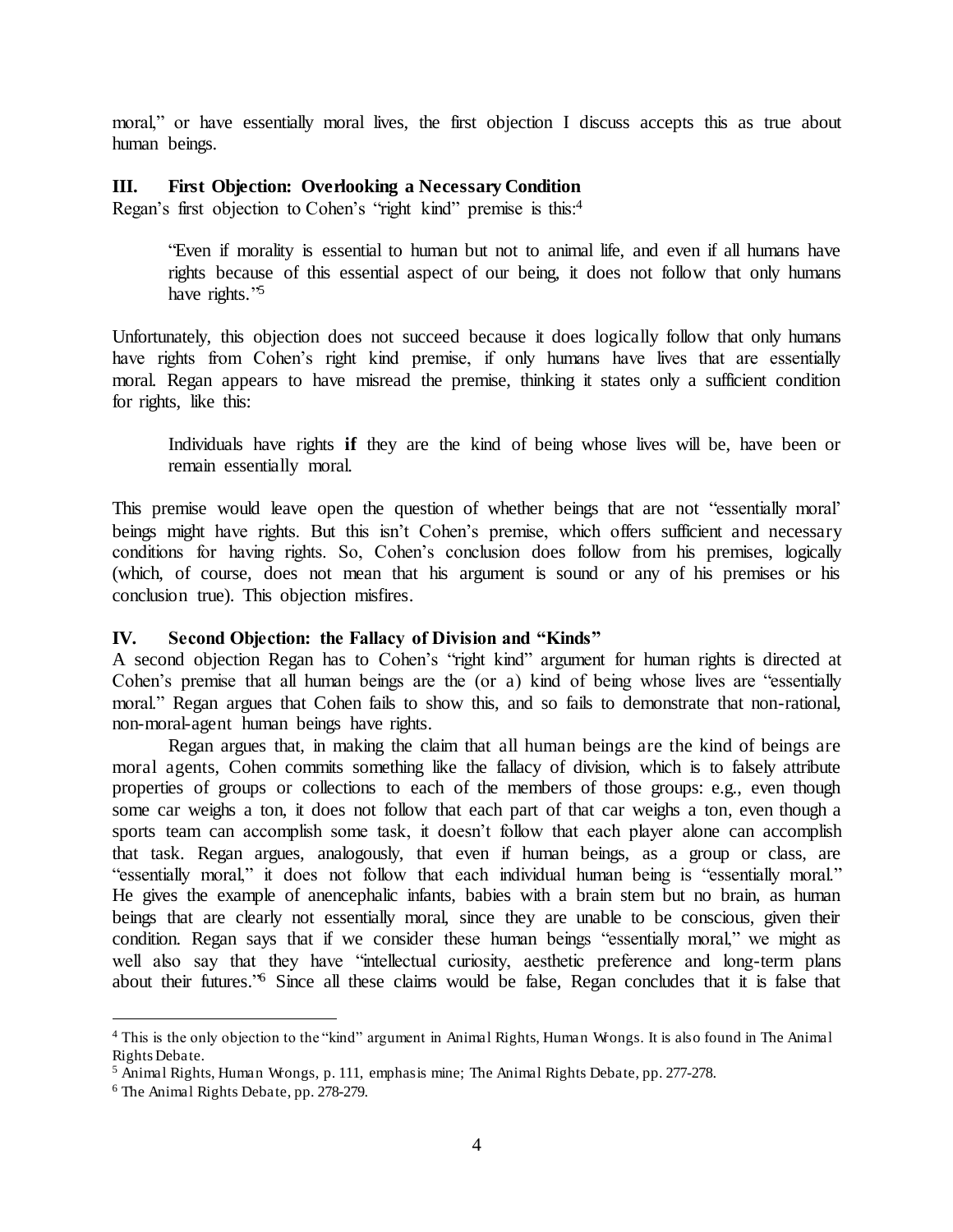these infants also are essentially moral. Since Cohen's defense of the rights of non-rational human beings who are not moral agents defends on the claim that they are "essentially moral," Regan argues that Cohen's defense fails.

Regan's objection is sensible, since Cohen not explain the meanings of his controversial claims and give any reasons why they should be accepted. That invites misunderstanding. But I think that Cohen could respond that Regan's objection is based on a misunderstanding. Cohen might respond that, of course, he recognizes the obvious fact that not all human beings are moral agents, grasp moral concepts, or actually live lives that are "essentially moral." Nevertheless, Cohen maintains that all human beings are the "kind" of beings who have those properties. That claim is similar to how it might make sense, and be true, that human beings are the "kind" of being who have four limbs and walk upright, even though, of course, there are individual human beings who are missing limbs and who can't walk. Cohen might even take Regan's observations above, agree with them and add that all human beings are also the "kind" of beings that possess intellectual curiosity, aesthetic preference and long-term plans about their futures, claiming that these are also true about our "kind."

Thus, this objection does not seem to refute Cohen's claims that human beings are a "kind" of being that is essentially moral and that animals are not that kind of being. To do this, and to be in a position to potentially refute Cohen's "right-kind" premise, we need to look more carefully at the nature of kinds. Regan's next objection sets us up to do just that.

# <span id="page-5-0"></span>**V. Third Objection: False Implications for Rational Moral Agent Extraterrestrials?**

In the essay "Mapping Human Rights" in Defending Animal Rights,<sup>7</sup> Regan explicitly argues that the "right-kind" premise is false (pp. 79-80). His argument involves a thought experiment: imagine that there is a small groups of extraterrestrials ("E.T. and his friends") who clearly are rational moral agents. They too have the cognitive and moral capacities that Cohen claims that human beings have, "essentially." But, these extraterrestrials are "genetic aberrations" and so being a rational moral agent is neither essential nor even typical of their species, their kind, Regan claims.

Using this case, Regan gives this argument:

l

- 1. If the "right kind" premise is true and so "individuals have rights, if and only if, they are the kind of being whose lives will be, have been or remain essentially moral," then these extraterrestrials do not have moral rights.
- 2. But these extraterrestrials do have moral rights.
- 3. Therefore, it is not the case that "individuals have rights, if and only if, they are the kind of being whose lives will be, have been or remain essentially moral," and so the "right-kind" premise is false.

Premise 2 seems true since these extraterrestrials are just like human beings, in their rationalemotive-moral capacities, except they are not biologically human. Denying premise 2 would be extreme speciesism. Regan thinks that 1 is true because, since these extraterrestrials are genetic aberrations, their "kind" is not essentially moral. Since E.T. and his friends have rights even

<sup>7</sup> Regan's paper was presented in 1997. This example is similar to Jeff McMahan's "superchimp" example,

developed in his much discussed 1996 article "Cognitive Disability, Misfortune and Justice," Philosophy and Public Affairs, Vol. 25, No, 1, 3-35.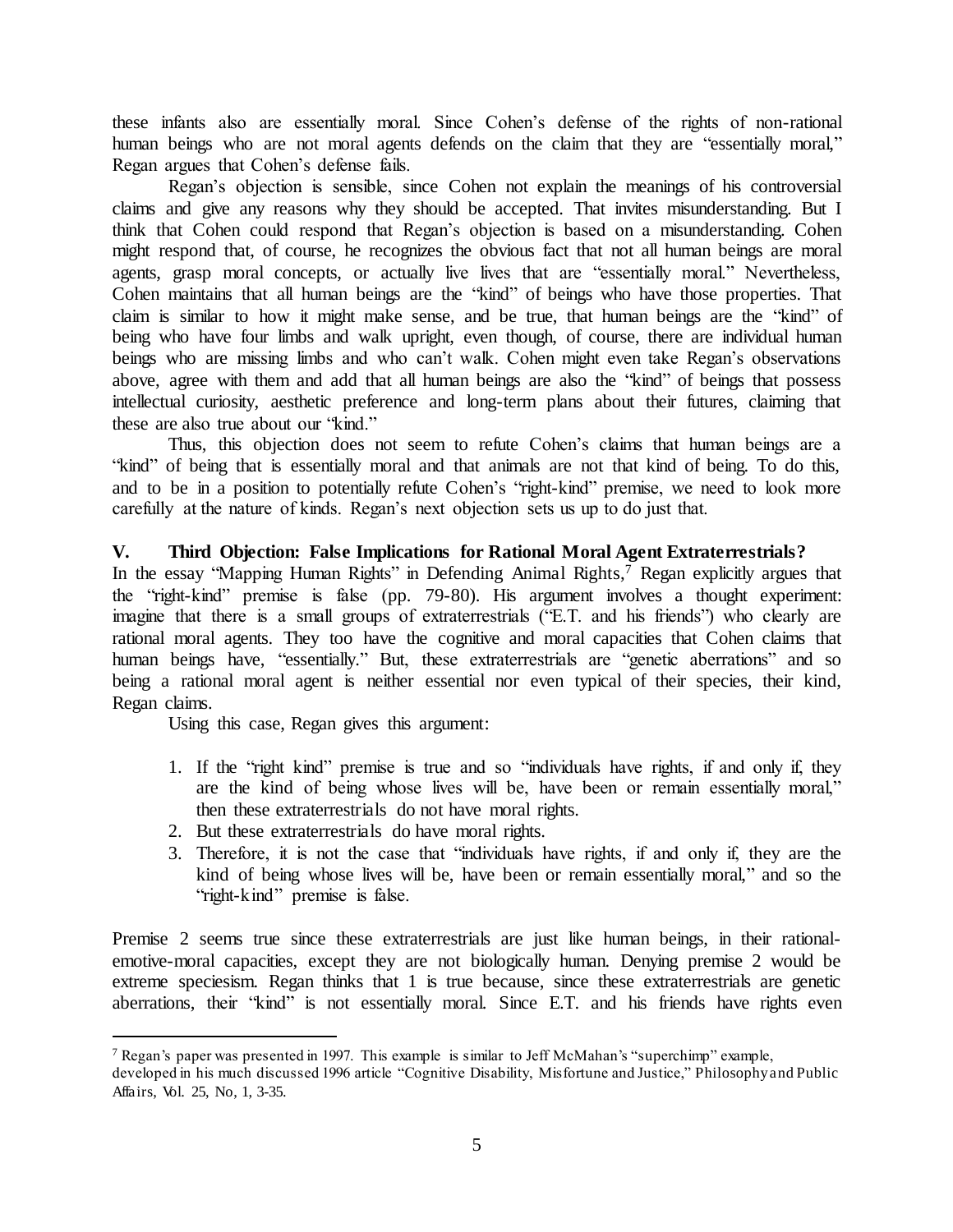though they are not of an essentially moral kind the "right kind" premise is false: the premise claims that a necessary condition for having rights is being the "right kind," but that is not so, as the case shows.

 This objection succeeds only if the right "kind" is determined solely by the species that the individual is a member of. But why think that? The notion of a "kind," intuitively, is flexible enough to allow that E.T. is of a kind of being, or is a kind of being, that is a moral agent, since he is a moral agent. We might say that, in terms of his species, he is not of a "kind" that's a rational moral agent, since that's not typical or normal for his species, but that he is of the "kind" moral agent nevertheless. After all, if we asked which "kind" or "kinds" of beings are moral agents, E.T. and his friends should be on the list. Why not? Cohen provides no reason to deny this. If E.T. is of the, or a, "right kind," however, Regan's argument does not show that the right kind premise is false: the case could even be taken as evidence in favor of the "right kind" premise.

If Cohen's view is that the only morally-relevant "kind" is species, he could have much more clearly stated his view with a premise that we might call a "right-kind-as-set-by-speciespremise":

Individuals have rights, if and only if, they are of a species whose lives will be, have been or remain essentially moral.<sup>8</sup>

A premise like this presumes that general properties can be had by a species: insofar as claims like "humans are bipedal" and "Homo sapiens is a bipedal species" make sense, a premise like this is, at least, coherent. But Regan's E.T. case seems to shows that this premise is false, insofar as it claims a necessary condition for rights: E.T. has rights even if he is not of a species that is "essentially moral." So, if this were Cohen's intended premise, it is false.

This leaves us with a premise like this:

l

Individuals have rights if they are of a species whose lives will be, have been or remain essentially moral.

But this premise, offering a sufficient condition for rights, leaves open the possibility for moral rights for beings not of essentially moral species: it doesn't imply that animals lack rights. This was explained above, in section III concerning Regan's first objection.

To return to Regan's argument above, it is sound only if E.T. is not of the "right kind," and the right kind is set by species. Regan seems to assume that, at least for purposes of interpreting Cohen, the right kind is species, but there is no reason to assume this, and there are reasons to deny this, insofar as rational human beings and E.T. are of a same kind, such as "moral agent."<sup>9</sup> The E.T. case shows that the "right-kind-as-set-by-species-premise" is false, but

<sup>&</sup>lt;sup>8</sup> Neil Levy offers a premise like this in his "Cohen and Kinds: a Response to Nathan Nobis," Journal of Applied Philosophy 21.2 (2004): 213-217. He suggests that species membership is the only morally relevant "kind" for rights, that is, that an individual has rights if, and only if, that individual is of the species that has, e.g., moral agency as a defining capacity. Below I argue that such a principle is false, if embryos and early, pre-conscious fetuses lack rights and some biologically alive, but non-conscious, individuals in end of life cases lack rights such as a right to life: basically, not all properties had by humans from being of a "kind" of being are had by all individual human beings.

<sup>&</sup>lt;sup>9</sup> If we, human beings, and E.T. here can be considered the same "kind," then it seems that we, human beings, and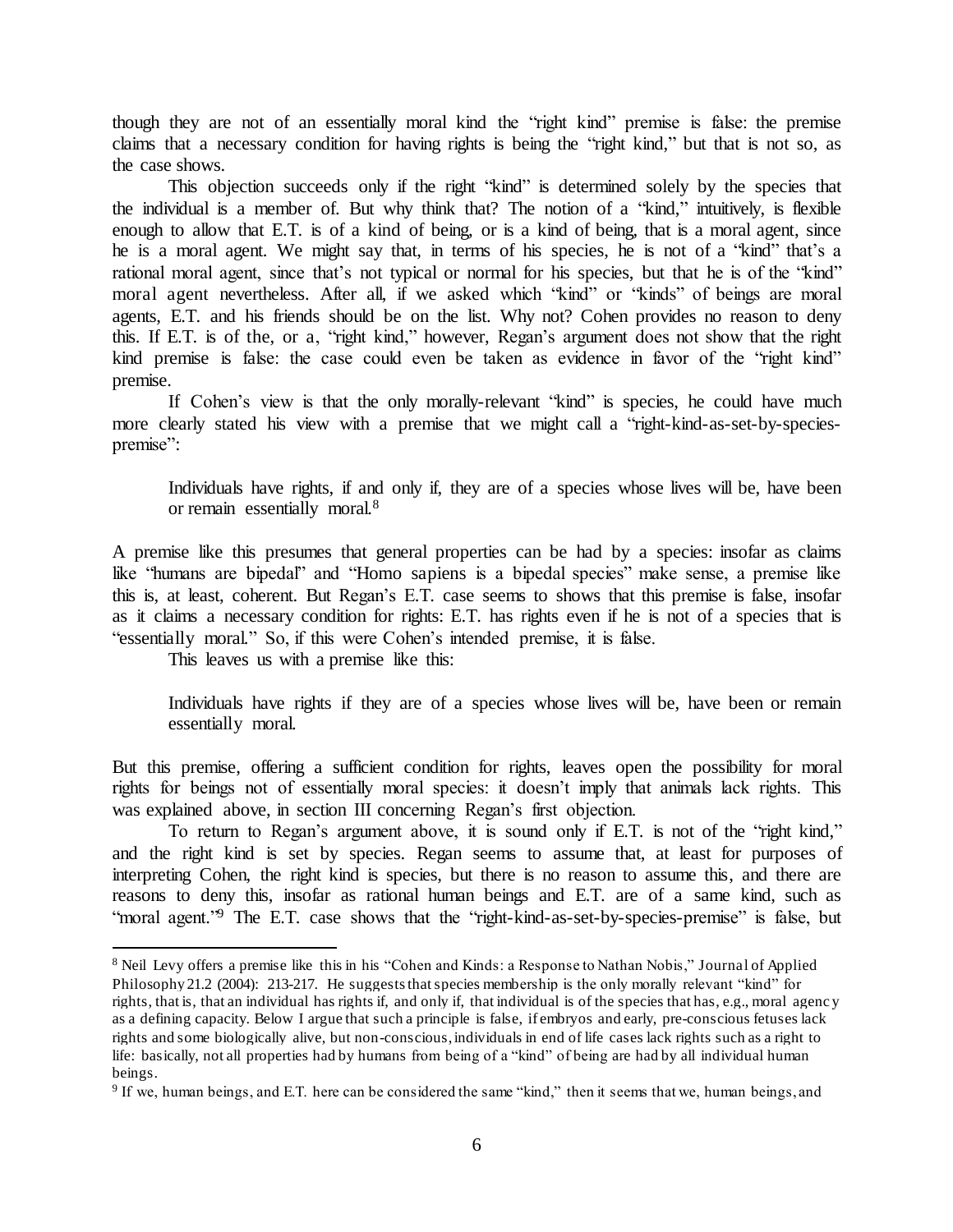perhaps Cohen would agree with that, since E.T. is a rational moral agent. To try to show that the "right kind" premise is false, and/or argue that it is false that all human beings are of the "right kind" and not animals are of the "right kind," we must think more even more deeply about kinds and what reasons might be given in favor of the "right kind" premise and the premises that humans are, and animals are not, the right kind.

## <span id="page-7-0"></span>**VI. Fourth Objection: "Right Kind" Premises and Bioethics beyond Animals**

The final relevant discussion from Regan, at least that I could find, is from his 1999 "Putting People in Their Place," in his Defending Animal Rights. Although he does not directly address "kind" arguments, he discusses a view that "persons," i.e., rational and autonomous beings, have rights because they are rational and autonomous, and only persons have rights. This view, of course, has dim moral implications for animals as well as human beings who are not persons according to this definition, e.g., babies and severely mentally challenged individuals.

Advocates of this view sometimes respond by claiming that these human beings have rights because of their potential to be rational and autonomous, or because (concerning many babies) they will become rational and autonomous. This is very close to saying that they are of the "right kind," since, as we saw above in Regan's interpretation of Cohen, Regan explains how non-rational human beings might be said to be of the kind "moral agent" by referencing their potential for agency and, in many cases, their future agency.

Regan has two responses to the view that human non-persons have rights in virtue of their potential or their actual future rationality. His second response (which does not address "kind"-related claims) is to observe that some severely disabled human beings will not become rational, autonomous moral agents and even lack the potential to do so  $10$ : a doctor might truthfully say of a severely disabled baby that he or she will never become rational, lacks the potential for rationality, cannot become rational, that rationality is not a possibility and so on.<sup>11</sup> If actual, potential or future rationality is needed for rights, then these human beings lack rights. Regan responds, however, that children like these, insofar as they can be the "subject of a life that fares well or ill for them," have basic moral rights. He concludes that potential or future rationality is not logically necessary for having rights.

Regan's initial objection to the view that potential or future rationality is sufficient for rights, however, is more interesting. He observes that this premise, as well as a broader "kind"

many animals (or all animals) can be considered the same "kind" also: e.g., the kinds "subjects of lives," or "conscious, sentient beings," "living beings," "things found on Earth," "existing things," and on and an, all of which are "natural kinds," as opposed to arbitrary, "unnatural" groupings: e.g., things that fit in a breadbox or are light blue. I discuss the relevance of this below.

<sup>10</sup> "Putting People in Their Place," in Defending Animal Rights, p. 98.

<sup>&</sup>lt;sup>11</sup> Peter Markie claims that the relevant "potential" for these non-rational humans (who lack the medical potential to become rational moral agents) is defined by the "defining characteristics of [a species'] fully developed members" (p. 41): so, in response to the physician who truthfully claims a disabled infant has no potential for rationality, Markie apparently might think that this fact is less relevant to what should be done here than facts about what normal, developed members of the species are like. Mackie claims that these human being's "potential" ought to be respected and so treated as if they have rights (but animals, since they lack this potential, need not be treated as if they have rights). Concerning fetuses, he denies the relevance of their potential by claiming, without argument, that only "subjects" (i.e., conscious beings) have rights (p. 45). It is highly unclear, at least to me, what reasons, if any, Markie gives for any of his views here, however: he seems to repeatedly insist that non -rational humans ought to be treated as if they had rights, but his support of this claim is not clear. See his "Respect for people and animals." The Journal of Value Inquiry 38.1 (2004): 33-47.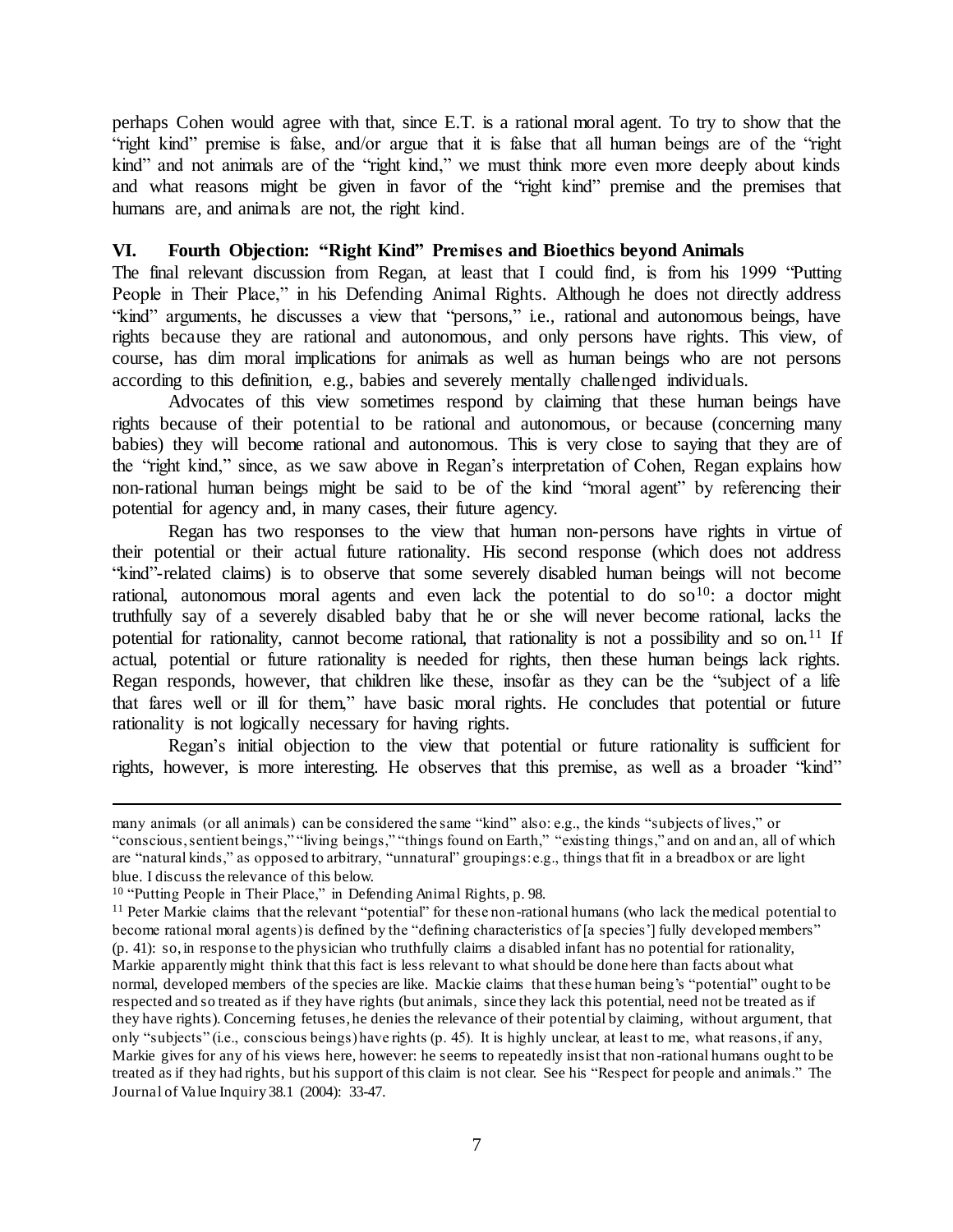premise that might encompass human beings who are subjects of lives but lack the potential for moral agency (the subject of Regan's previous objection), seems to imply that human embryos and fetuses have moral rights. As biologically human organisms or beings, they have the potential to be moral agents, many of them will become moral agents, and it seems to make sense to say that they are the "kind" of being that is a moral agent: we might say a human embryo is that "kind" of being, but a squirrel embryo is not.<sup>12</sup> If having this potential, or being of this "kind," is sufficient for having moral rights, then embryos and fetuses would seem to have rights, and embryo research and abortion would seem to be prima facie wrong. Although there are complicating factors, the same could perhaps be argued about human euthanasia or physician assisted suicide, even if voluntary or non-voluntary (i.e., not involuntary), since the dying person is the "kind" of being who is a moral agent and so has rights.<sup>13</sup>

Regan's response here is to observe that many, perhaps most, people who try to grant non-rational human beings rights by appealing to their potential and/or "kind" "characteristically wish to disassociate themselves from the view that routinely permitting elective abortion is wrong."<sup>14</sup> So, Regan observes an inconsistency: people who argue that individual beings who are *the "kind" of beings who are moral agents have moral rights* often don't realize that fetuses are this "kind" of being also, and these people often believe that fetuses do not have rights. "Kind" arguments are often developed in the contexts of trying to evade the pro-animal implications of a moral hypothesis like Regan's "subject of a life" theory of rights. But the "kind" premise, often developed to avoid the conclusion that animals have rights, seems to have the implication that abortion is wrong, which many advocates of the "kind" premise don't believe.

While this potential inconsistency (I say "potential" since, as Judith Thompson made clear, even if fetuses are persons with the right to life, it does not immediately follow that abortion is wrong<sup>15</sup>) may convince those who believe that abortion is not wrong or that fetuses don't have rights to rethink their view on whether all human beings who are the "kind" of beings that have rights, it need not: they might just revise their view on abortion and fetal rights. More

 $12$  Francis Beckwith develops an argument against abortion appealing to a premise like this in his Defending Life: A Moral and Legal Case Against Abortion Choice. Cambridge: Cambridge University Press, 2007. I respond in my "Abortion, Metaphysics and Morality: A Review of Francis Beckwith's Defending Life: A Moral and Lega l Case Against Abortion Choice." Journal of Medicine and Philosophy 36.3 (2011): 261-273. Robert George and Christopher Tollefsen offer similar arguments in their Embryo: A Defense of Human Life. Random House Digital, Inc., 2008. I offer an (unpublished) critical review of that book off my webpage.

<sup>&</sup>lt;sup>13</sup> A complication results from thinking that moral rights are prima facie, or impose prima facie obligations, and are so overrideable in special cases. One could thereby maintain that embryos, fetuses and/or the permanently comatose actually have rights, e.g., the right to life, but that their rights are overridden or defeated by the circumstances and special features of the case, and so the prima facie obligation to not harm or kill is no longer in force. Alterna tively, and more plausibly, one could believe that these individuals simply do not have rights: they have yet to gain the properties that result in their having rights or they have lost these properties.

In Body and Soul: Human Nature and the Crisis in Ethics (Intervarsity Press, 2000), J.P. Moreland and Scott Rae develop a position similar to what was mentioned above, as well as Beckwith's (and Cohen's), and apply it to euthanasia, as well as abortion and number of other issues. They argue that PVS patien ts, who are irreversibly unconscious, are persons with all the moral rights of persons due to their "essential nature" (p. 335). Nevertheless, they claim it can be permissible to let such persons with rights die when treatment is futile. However, they reject arguments that it's permissible to let such patients die because they are no longer persons and/or have lost the properties that result in their having moral rights. Whether arguments like Beckwith's, Moreland's and Rae's could be developed to reinforce arguments like Cohen's, and vice versa, is a topic worthy of attention. <sup>14</sup> "Putting People in Their Place," in Defending Animal Rights, p. 98.

<sup>15</sup> Thomson, Judith Jarvis. "A Defense of Abortion." Philosophy & Public Affairs 1.1 (1971): 47-66.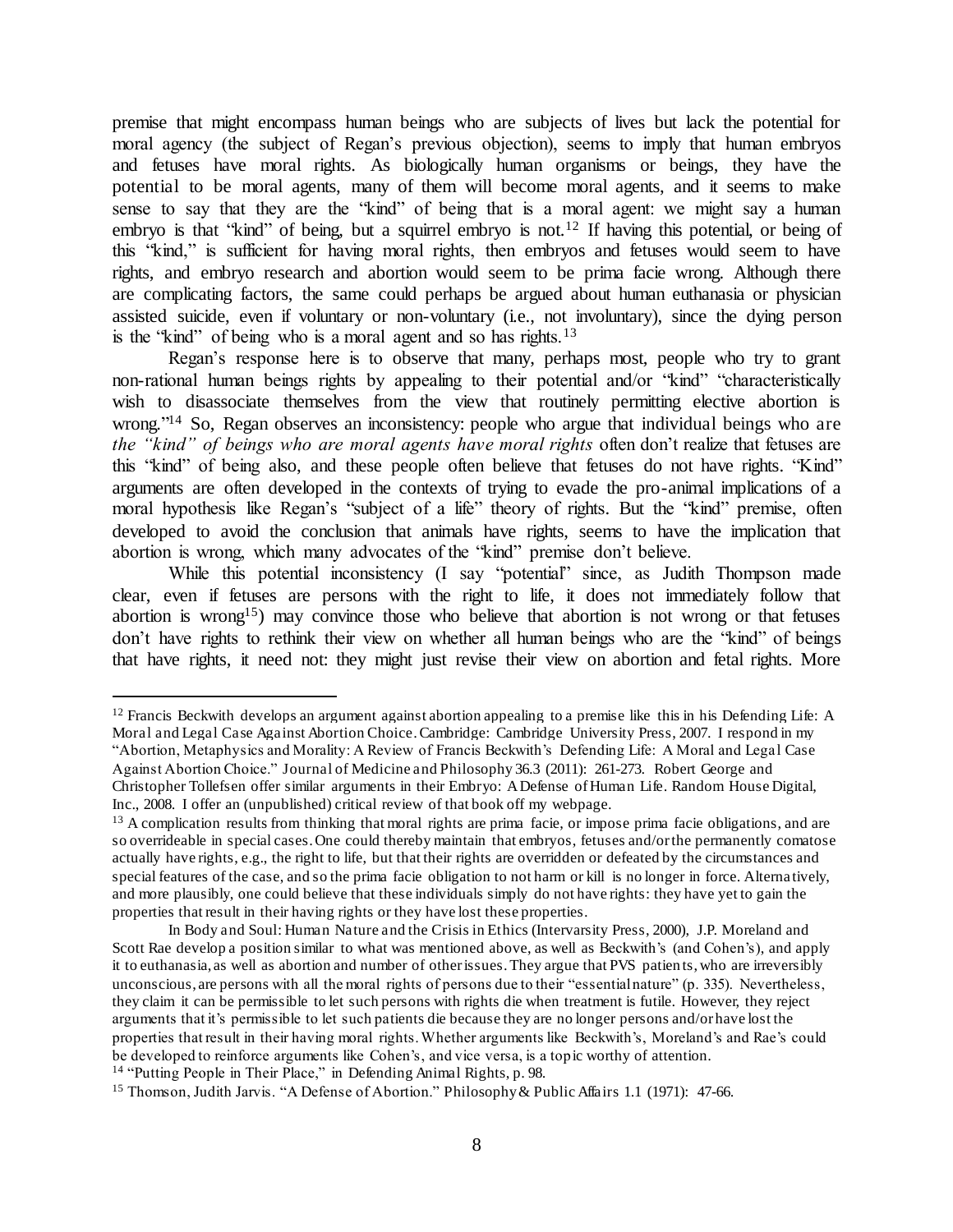importantly, however, Regan's response does not address anyone who believes that fetuses have rights and abortion is wrong, and animals lack rights, especially if they believe this because of a "kind"-like arguments: "Yes, fetuses have rights because of what 'kind' of being they are – moral agents – and animals don't have rights because they are not that 'kind' of being."

 Regan does not reveal his views on fetal rights and the morality of abortion: he only observes that the "kind" premise seems to have implications for abortion that many of its advocates don't accept. It is understandable that Regan would want to avoid making any claims about the morality of abortion: it's a distraction from the animal issues and his views on abortion, whatever they may be, could be taken (rightfully or wrongfully) as evidence against his arguments about animals.

But to successfully argue that the "kind premise" is false, not merely inconsistent (or at least in possible tension) with many people's views about abortion, Regan may have to evaluate "kind" premises in terms of their implications for other moral issues.<sup>16</sup> This may require addressing abortion and some other controversial moral issues, beyond animal rights. This can be done in more and less controversial ways, however.

The more controversial way would be to argue that embryos and early fetuses, as well as near- certainly permanently comatose (or similar) individuals, lack rights. Regan could argue that the latter lack conscious experience and any realistic potential for its return, and so cannot be harmed by death, and so they lack the right to life (since the right to life is to protect against the harm of death); and embryos and fetuses have not had conscious experience yet, and so cannot be made worse off, and thus have no need for rights to protect them from death, which would not (yet) harm them. Since the "kind premise" falsely implies that these human beings, i.e., biologically human organisms, have rights, but they don't, the premise is false.<sup>17</sup> This strategy would require that Regan close the question of whether being a subject of a life (or at least conscious and sentient) is not just sufficient, but also necessary, for having rights. This strategy, of course, does require stating a conclusion on these other moral issues. For those who accept these "liberal" conclusions on these issues, however, their understanding this objection to the "kind" argument may give them reason to be more receptive to arguments for animal rights.

A less controversial strategy would be to argue either that there is no good reason to believe that the "kind premise" is true or, perhaps, to argue that it is false. This can be done, fortunately, without taking a position on the morality of abortion or euthanasia. This would be to argue that, e.g., even if abortion is wrong, the "kind" premise supplies a poor reason to believe that: it is a premise of a bad argument for the conclusion that abortion is wrong. Showing that the "kind" premise fails concerning other bioethical issues can be important to showing how it fails for moral arguments about animals.

Recall the premise:

l

"Individuals have rights, if and only if, they are the kind of being whose lives will be, have been or remain essentially moral."<sup>18</sup>

<sup>&</sup>lt;sup>16</sup> Another possible objection, which I develop briefly below, is not that any "kind" premise is false, but that due to its lack of specificity, or its indeterminacy, we have no way of telling whether it is true or false, and no way of knowing what the premise's implications are for cases, as well as no way of knowing if a case would support the premise. This lack of specificity or indeterminacy is a consequence of each individual being a token of many types, or of many different "kinds."

<sup>&</sup>lt;sup>17</sup> I develop this view in my response to Beckwith, cited above.

<sup>18</sup> The Animal Rights Debate, p. 277; Animal Rights, Human Wrongs, p.111.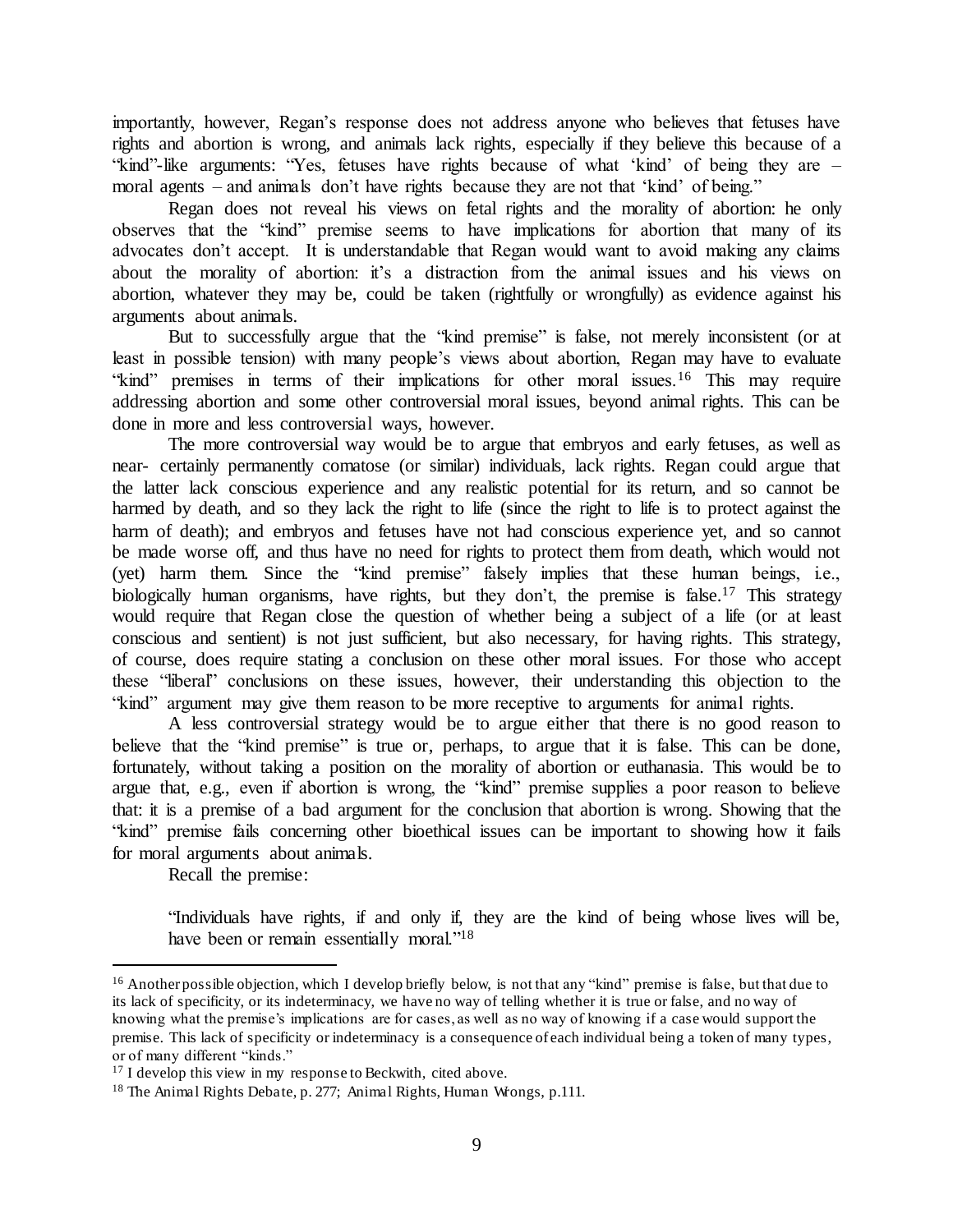Combined with the premises that embryos, fetuses and permanently comatose individuals are the *"kind" of beings whose lives wi*ll be, have been or remain essentially moral or have the potential for that, we have an argument for the conclusion that these human beings have rights. For our present purposes we are only interested in the conjunct that applies to non-moral-agent human beings. We can augment it with "potential" also, since Regan added that to the discussion:

Individuals have rights **if** they are the kind of being whose lives will be, have been or remain essentially moral or have the potential for that.<sup>19</sup>

As far as I know, Regan nowhere asks for positive reasons to believe any "kind" premise that assert that rights depend on being of the "right kind," and Cohen doesn't offer them. We must try to think through the premise to try to understand what it says and why we might accept it:

- (1) The premise asserts that ultimately, rights depend on or result from moral agency. (While this might grant rights to moral agents for the wrong reasons, it at least gets the right results for moral agents: they have rights.)
- (2) Human non-moral agents are the same "kind" of being as human moral agents.
- (3) Human non-moral agents have rights because of what "kind" they are, the same "kind" of being that the moral agents are.

Thus:

l

(4) For every Non rational human, if N is the same "kind" of being as Moral agents, and M has the property of Agency, and property A result in Rights, then each N has R.

The question is why someone should accept (4), which is a formalized statement of (3). Let's state (4) in a more general way:

(5) For every Non rational human, if N is the same "kind" of being as M, and M has the property of  $\underline{A}$ , and property  $\underline{A}$  result in  $\underline{R}$ , then each  $\underline{N}$  has  $\underline{R}$ .

I have accepted, at least for the sake of argument, that non-rational human beings are the same "kind" of beings as moral agents: (2) is true. But we can describe them as many other kinds of being also. What other kinds of beings are they? What other "kinds" could we state as an M in (5)? It seems like non-rational human beings are also the "kind" of beings that are:

<sup>19</sup> For a similar premise, see an article by Matthew Liao, originally titled, "Virtually All Human Beings as Rightholders: The Species-Norm Account," published as "The Basis of Human Moral Status," Journal of Moral Philosophy, Volume 7, Issue 2, pages 159 – 179. Liao offers a "species-norm" theory of rights, that if something has the genetic or physical basis for moral agency (assuming there is such a thing or things), then that something has basic moral rights. Liao's "aim is to set out this account clearly rather than to defend it" (abstract), so he does not really argue in its favor; my reply to this view is that in no other case does merely having the genetic or physical basis for doing or being Y does that result in that someone the rights of someone who really does or has Y, and so Liao's proposal is ad hoc. For another reply, see Christopher Grau, "Moral Status, Speciesism, and Liao's Genetic Account," Journal of Moral Philosophy 7 (2010): 387-396. For Liao's response to Grau, see "The Genetic Account of Moral Status: A Defense," Journal of Moral Philosophy 9(2) 2012: 265-277.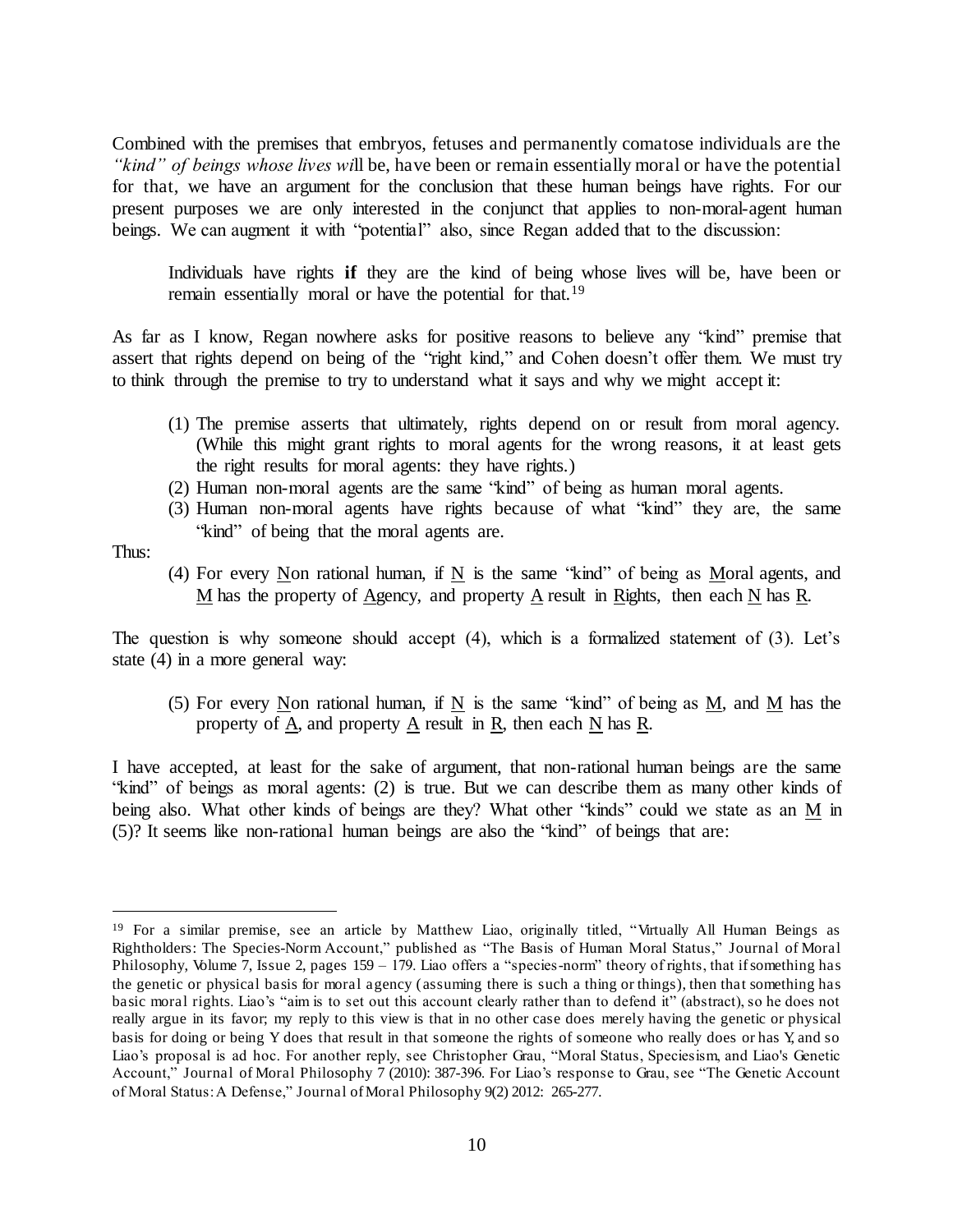four-limbed, bipedal, able to see, able to walk, able to tell jokes, able to do basic math, able to be responsible, able to be autonomous, (recalling Regan's observations) have "intellectual curiosity, aesthetic preference and long-term plans about their futures,"<sup>20</sup> and much else that is true of their – i.e., our – kind, including capacities for evil and criminal wrongdoing.

Many of these other truths about our kind M, however, imply other properties A and R, but nonrational human beings clearly lack A or R. For examples, even though non-rational human beings are the "kind" of being that is autonomous and self-directing, it would be wrong to let non-rational human beings make all the decisions about their own lives that we allow adults to make: they lack those rights. And although non-rational human beings are the "kind" of beings that can walk and see, and being able to walk and see results in other abilities (and some rights too), non-rational human beings who cannot walk or see lack those other abilities and rights.

 In these cases, and many more, we either deem irrelevant these human beings being the same "kind" as moral agents, since it would be deeply wrong to treat them as moral agents are treated. What's relevant to how they are treated is that they are as individuals or that they are also of another "kind," namely something like Regan's "subjects of lives" (we can either say that they are of the kind "subjects of lives," or simply that they are subjects of lives: the former addition of "kind" seems to ad nothing to the explanation). If it is said that these human beings deserve respect because they are subjects of lives and they are the kind "moral agent," it is unclear what this latter condition adds. $21$ 

These examples show that, in general, being of an M kind does not always result in any related A or R properties: (5), as a generalization, then, is false. Other examples could surely be developed to confirm that being of a particular "kind" does not, in general, result in having more particular properties or capacities or even rights that result from being of that kind. This supports thinking that, at least, there is no good reason to believe (4). Accepting (4) is analogous to believing that potential persons have the rights of actual persons (because they are potential persons), even though potential doctors, judges, presidents, parents, spouses and on and on lack the rights of actual doctors, presidents, and so on. Since potential never results in rights in any other cases, there is no reason to believe it does in the case of personhood.

Since, as a matter of bold conjecture, (5) is false with any other M, A and R kinds and properties, there is no good reason believe that (4), as a more particular version of the premise, is true. It could be true, just as it could be true that potential personhood results in the rights of actual persons, but unless and until any good reasons are given to believe this (and none have been given), premises like this should not be believed: perhaps they should be even judged as false. Someone might just insist that (4) is true, but unless he or she has any good reasons to offer in support of this insistence, we shouldn't agree.<sup>22</sup>

What this all shows is that "kind arguments" for the rights of non-moral agents human beings fail at their major premise: even though all human beings, or human organisms, can be

<sup>20</sup> Regan, The Animal Rights Debate, pp. 278-279.

<sup>&</sup>lt;sup>21</sup> I am grateful to Dan Hooley for discussion of these issues.

<sup>22</sup> Someone might insist that having rights is an "essential property" of our "kind." In David Boonin's A Defense of Abortion (Cambridge, 2002) he discusses what he calls "essential property arguments" in favor of fetal rights (pp. 49-55). He observes that "there are many rights that we believe we possess at some stages in our lives and not at others" (p. 55) and so merely being of the same "kind" is insufficient reason to believe that human beings always have some particular moral properties or they are essential to human organisms.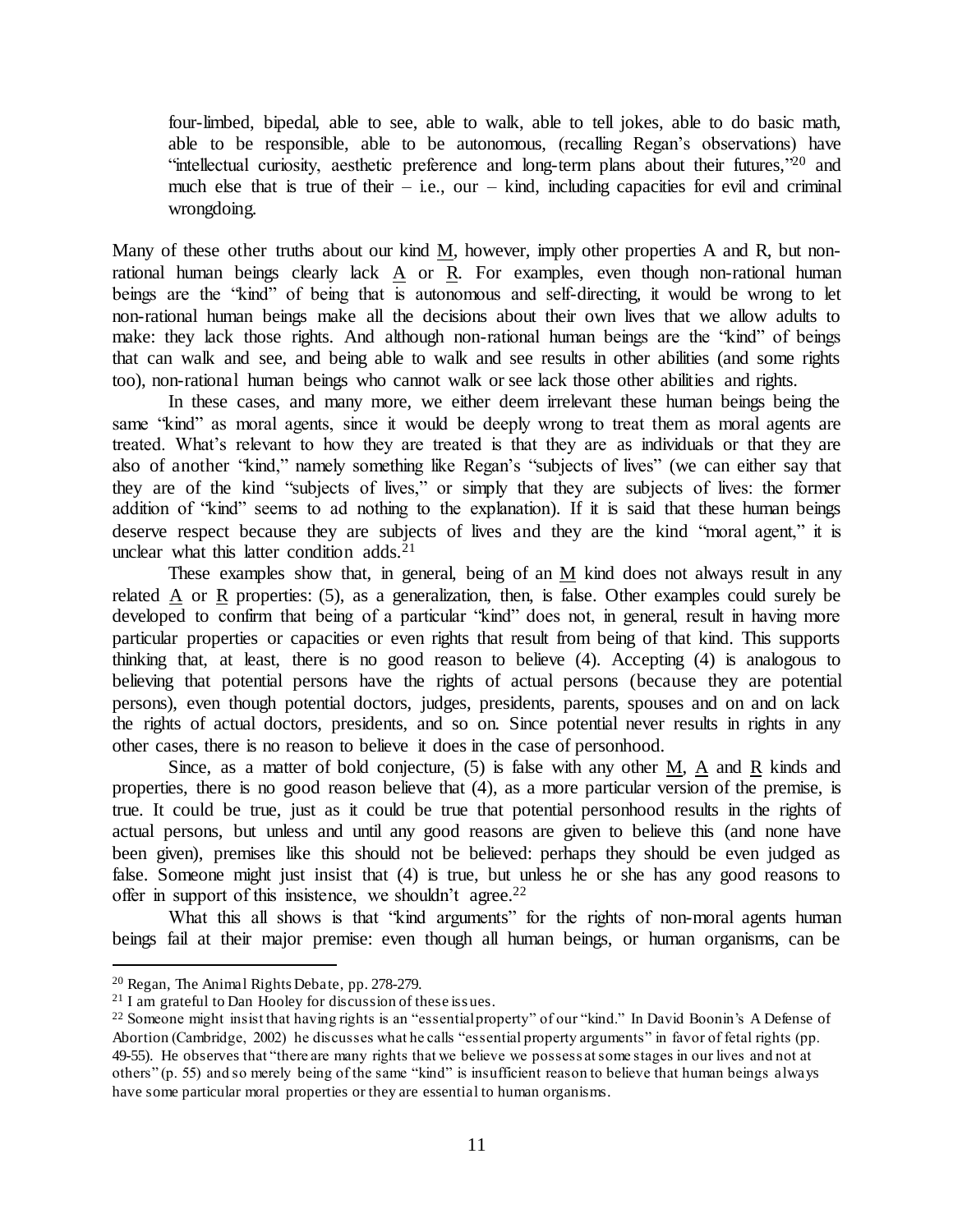described as the "kind" of beings who or that are moral agents, there is no good reason to believe that each individual human being has the moral properties, such as moral rights, that result from being that "kind." These arguments fail whether these biologically human beings or organisms are born or unborn, with genuine potential for moral agency or not (due to damage or an impending death). People who believe that abortion and/or euthanasia are wrong can accept this: Regan need not challenge these conclusions. However, to rationally retain these conclusions, they would need to be held on the basis of reasons other than a "kind" argument. Their seeing that "kind arguments" provide an inadequate defense for rights for vulnerable, non-moral-agent human beings can help them see that "kind arguments" provide no good reason to believe that animals lack rights.

# <span id="page-12-0"></span>**VII. Conclusion**

Cohen's "kind arguments" are influential insofar as they are version of what is often called "The Argument from Marginal Cases," that is, most simply, the claim that since human beings with *mental and emotional lives similar to many animals' mental and emotional lives* have moral rights, so do many animals. $23$ 

This argument is powerful, and Cohen's response is one of the influential attempts to refute the argument. Here I have reviewed and critiqued Regan's responses to Cohen. Generally, I have found Regan's responses to not be the strongest responses available. However, strong responses are necessary, for intellectual and moral integrity, and moral progress concerning all moral issues where "kind" arguments are offered. I propose, then, that these questions must be asked of any advocate of any version of a "kind" argument given against animal rights:

- What "kind" of beings are human beings who are rational moral agents?
- What "kind" of beings are human beings who are not rational or moral agents?
- What "kind" of beings are non-human animals?
- What exactly is a "kind"?

l

- How many "kinds" are each individuals?
- Are humans and animals of different "kinds"?
- Are rational humans and non-rational humans of some different "kinds"?
- Are different animals of some of the same, and some different, "kinds"?
- Are humans and animals some of the same "kinds"?
- What kinds are morally relevant, or most morally relevant?
- When, how, and why exactly, do individuals of one kind gain properties of other individuals who are of the same kind, yet are very different?

Finally, although this paper has been critical of "kind" arguments, I will conclude with some "kind" reasoning that perhaps Regan, or other philosophical animal advocates, could offer to advocates of Cohen's "kind' argument:

"You say that humans who are moral agents and humans who are not moral agents are the same "kind" of being, namely "moral agents." Some humans are moral agents and

<sup>&</sup>lt;sup>23</sup> Daniel Dombrowski, Babies and Beasts: The Argument from Marginal Cases (University of Illinois, 1997).